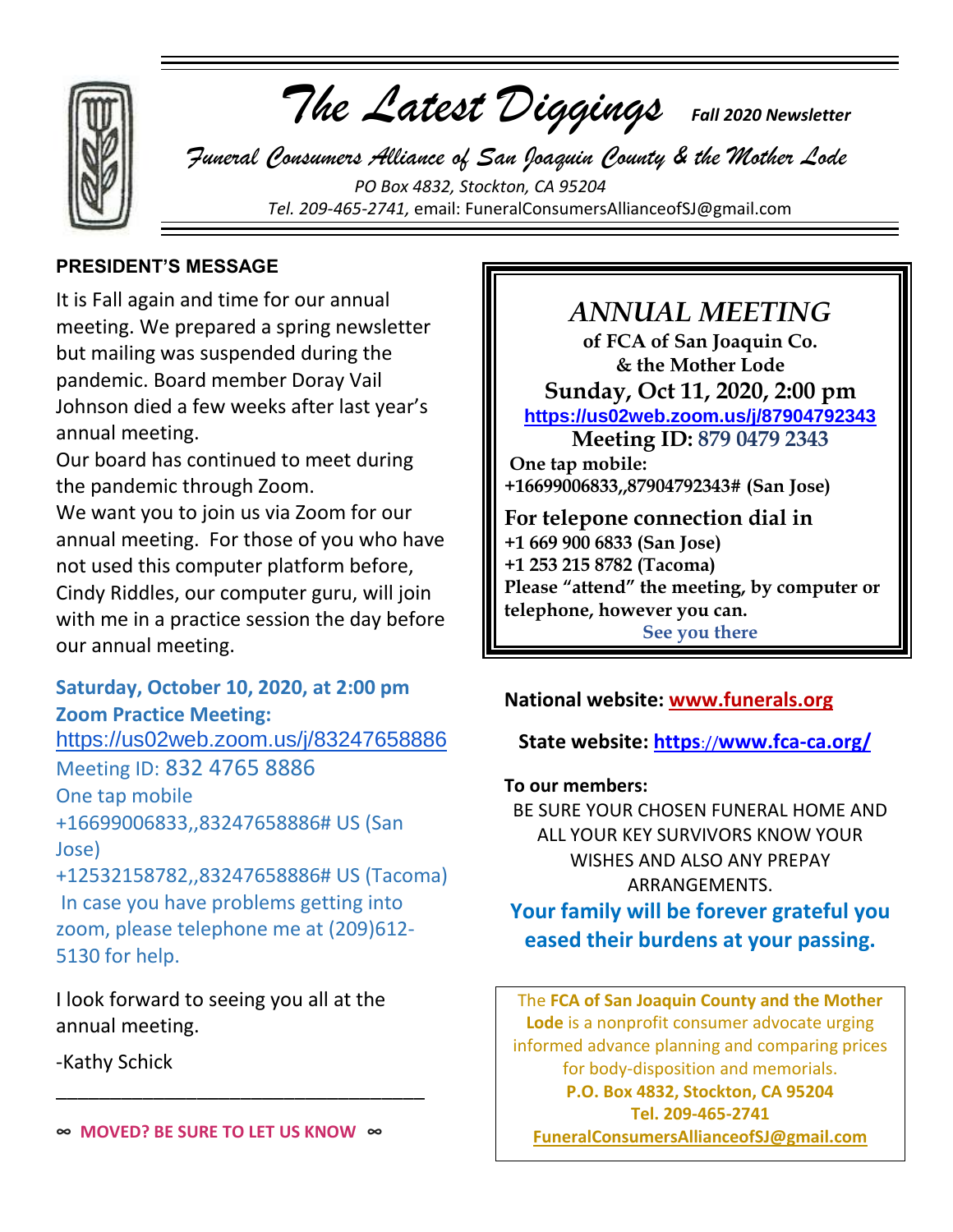## **2019-2020 Board actions**

Mary Bullard, our membership secretary, answers the telephone to help relatives of our members and others find the contracted funeral home. Grateful callers have made financial donations to help our work.

Cindy Riddles, our treasurer and computer whiz, has set up our FaceBook page with links to many helpful articles, our state affiliate and our national entity. Please explore our FB page at:

[https://www.facebook.com/funeralconsumersallia](https://www.facebook.com/funeralconsumersallianceofSJ/)

[nceofSJ/](https://www.facebook.com/funeralconsumersallianceofSJ/) and do not forget to "like" us.

Bev Blum, former board member, has worked with

president Kathy Schick to link with Funeral Consumers Alliance of California and Funeral Consumers Alliance of the United States. We've forged an informal alliance with FCA of Stanislaus and Merced as well as FCA of Sacramento. The Attempts at mergers have not succeeded, but we still hold hopes for shared communications through shared newsletters as well as pamphlets and other educational tools.



#### Meet your new 2019-20 FCA board

 **President** – Kathy Schick **Vice President** – Harry Welte **Treasurer** – Cindy Riddles **Board Secretary** – Clair Trujillo **Membership Secretary** – Mary Bullard **Board Member** – Pat Montague  **3 Board positions unfilled**

### **PROPOSED FCA&ML GOALS FOR 2020-21**

#### **I. Increase awareness of affordable funeral options in our service areas.** Publicize key messages:

- i. Online for FCA members and public,
- ii. Via other media as available,
- iii. Seek and fill speaker requests,
- iv. Update and create more ed. materials, and
- v. Support state and national FCA initiatives

**II. Increase financial and volunteer resources:** Financial donations and bequests, other sources for each task.

**III. Streamline board operations:** Create Board communication tools, and seek cooperation with other affiliates as well as FCA of California and national FCA for economies.

**∞∞∞∞∞**

# **Minutes of the Annual Meeting 10/13/2019**

- **1.** President Kathy White welcomed members.
- **2.** The minutes of last year's annual meeting were approved
- **3.** The Financial Report for 2019-20 was reviewed.
- **4.** We elected Mary Bullard, Doray Johnson, Pat Montague, Cindy Riddles, Kathy Schick, Clair Trujillo, Harry Welte were elected to the board. We continue to lack two board members.
- **5.** Board priorities for 2019-20 were approved.
- **6.** The meeting was adjourned.

**∞∞∞∞∞**

# **NOMINATIONS FOR 2020-21 BOARD**

| <b>Bev Blum</b>      | $1st$ Term<br>ends 2022 |      |  |
|----------------------|-------------------------|------|--|
| Pat Montague         | 1 <sup>st</sup>         | 2021 |  |
| <b>Cindy Riddles</b> | 1 <sup>st</sup>         | 2021 |  |
| Kathy Schick         | 1 <sup>st</sup>         | 2021 |  |
| Clair Trujillo       | 1 <sup>st</sup>         | 2022 |  |
| Harry Welte          | 1 <sup>st</sup>         | 2022 |  |
|                      |                         | 2023 |  |
|                      |                         | 2023 |  |
|                      |                         | 2023 |  |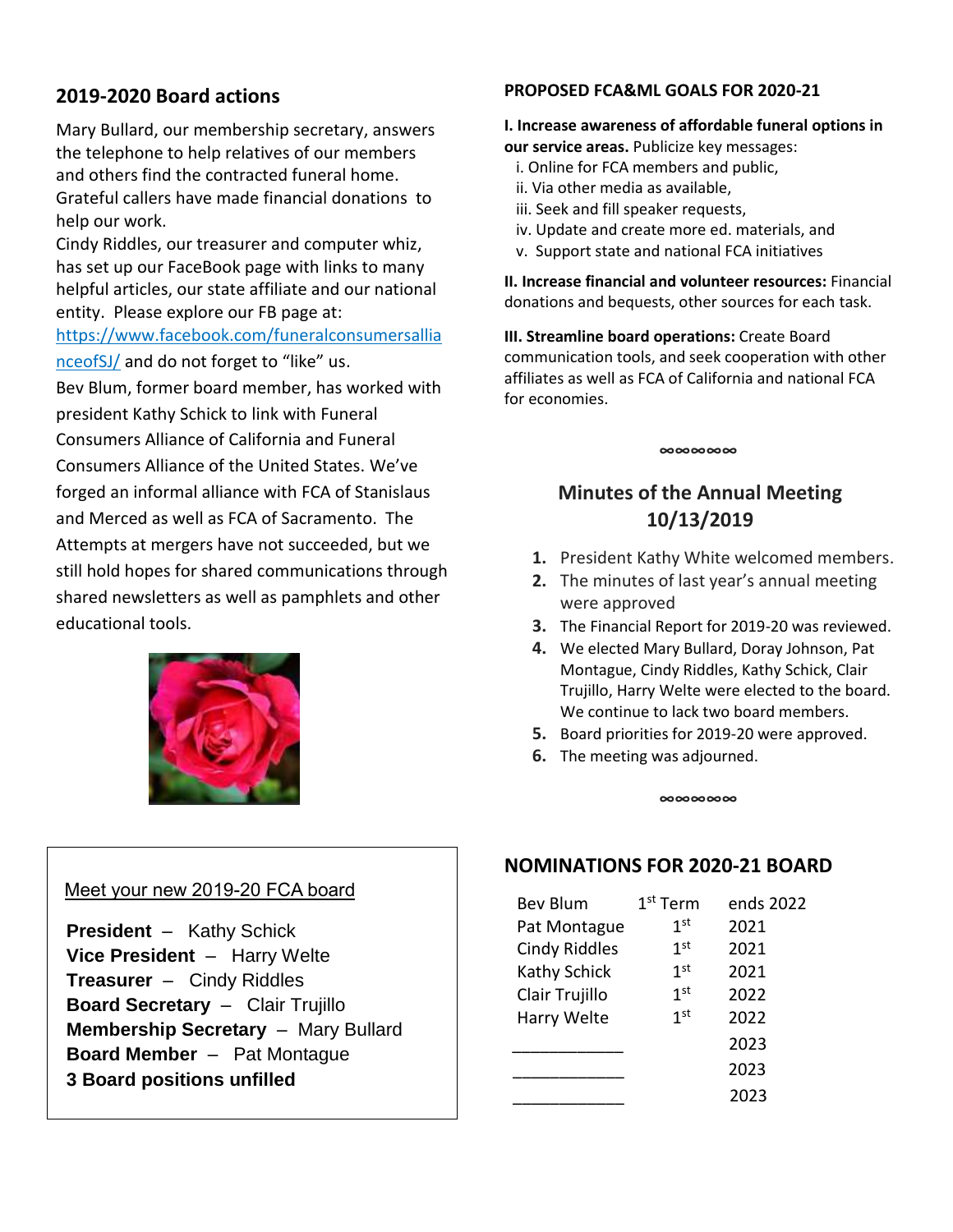# **News from the State**

Like our planet's magnetic poles that occasionally reverse, I had the great fortune to grow up learning from elders, and now, find myself an elder.

We used to learn about death and dying from elders. Today there are so many environmentally-friendly and affordable choices being developed by the younger generation, and yet still, today, way too many Californians go deeply into debt by making hasty decisions while grieving. Today there are far more effective and efficient ways our FCA's can spread valuable information to these consumers.

To provide Californians greater access to information to make choices and share with their families while still healthy, FCA seeks to expand public and communitybased education across California as well as social media. We are exploring more economical options. As a nearly-all-volunteer network, we need many more volunteers.

**Contact your local FCA affiliate or the State FCA office today – Phone: 209-427-6086 or email:** [fcacalif@gmail.com](mailto:fcacalif@gmail.com)

This coming year our State FCA has 3 Task Forces: educators, affiliate newsletter editors, and a traveling reorganization team to assist locals.

Bev Blum, Board Member, FCA of California

| FCS of SJC & ML       | <b>Budget</b> | Actual*    | <b>Budget</b> |
|-----------------------|---------------|------------|---------------|
|                       | 2019-20       | 2019-20    | 2020-21       |
| Beginning             |               |            |               |
| balance               |               | \$1,214    |               |
| <b>INCOME</b>         |               |            |               |
| Donations             | \$4,200       | \$2,855    | \$4,200       |
| Literature sales      | \$300         | \$30       | \$300         |
| Misc.                 |               |            |               |
| <b>TOTAL Income</b>   | \$4,500       | \$2,885    | \$4,500       |
| <b>EXPENSES</b>       |               |            |               |
| Telephone             | \$800         | \$761.49   | \$800         |
| Newsletter            | \$2,000       | $$55*$     | \$2,000       |
| Literature            | \$200         |            | \$200         |
| Office supplies       | \$100         | \$665.48   | \$100         |
| State dues            | \$50          | \$100      | \$100         |
| National dues         | \$650         | \$405.75   | \$500         |
| Website               | \$100         |            | \$100         |
| Speakers              | \$200         |            | \$200         |
| <b>Trainings</b>      | \$300         |            | \$300         |
| Misc.                 | \$100         | \$106      | \$100         |
| <b>TOTAL</b> expenses | \$4,500       | \$2,093.72 | \$4,500       |
| <b>NET</b>            | \$0           | \$791.28   |               |
| <b>Ending balance</b> |               | \$2,800    |               |

**\***Actual expenses to date do not include the cost of this newsletter.

Check out the new blog: [https://funerals.org/funerals-during-a](https://funerals.org/funerals-during-a-pandemic-things-to-keep-in-mind/)[pandemic-things-to-keep-in-mind/](https://funerals.org/funerals-during-a-pandemic-things-to-keep-in-mind/)